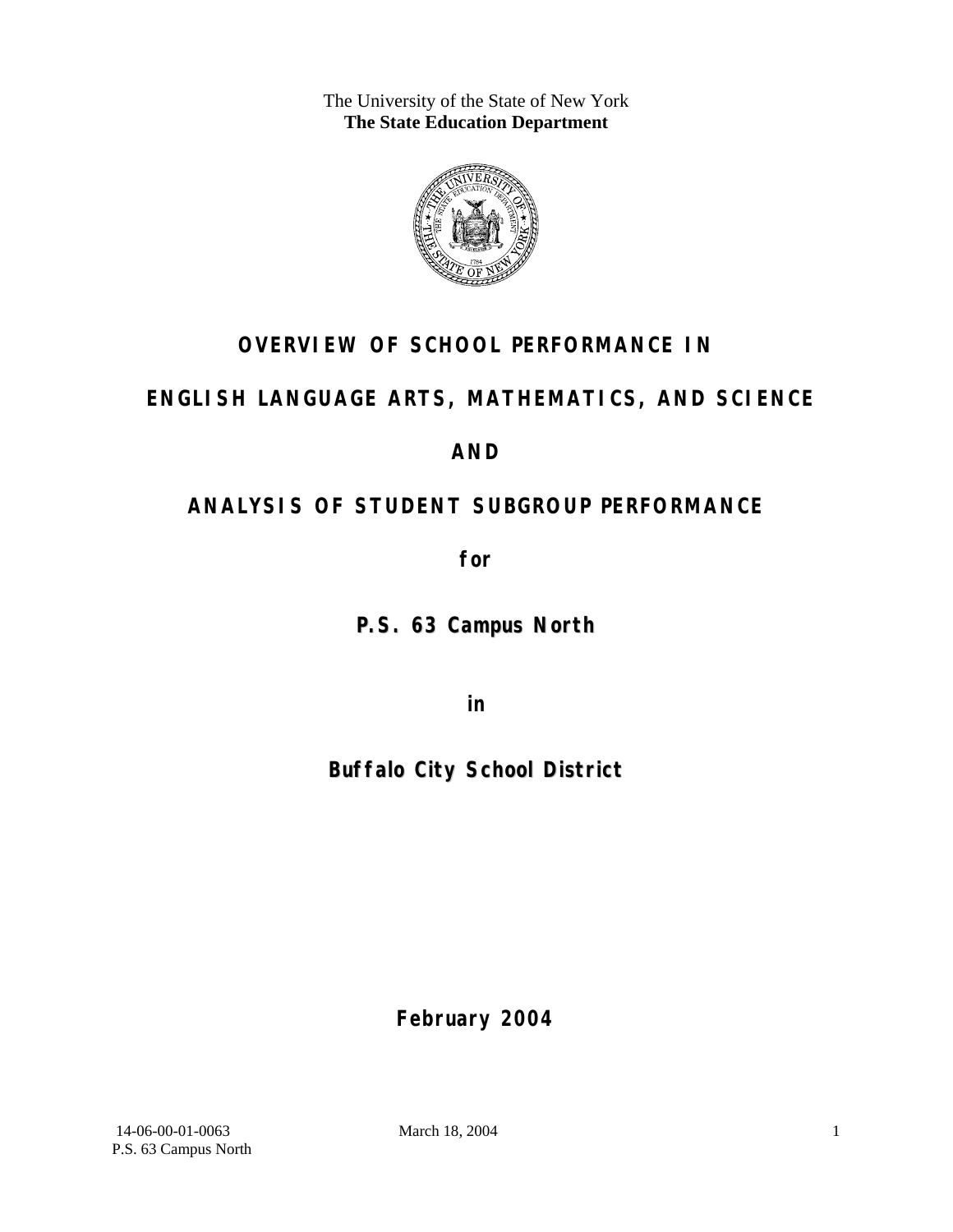#### **THE UNIVERSITY OF THE STATE OF NEW YORK**

#### **Regents of The University**

| Tonawanda             |
|-----------------------|
| <b>Hollis</b>         |
| Staten Island         |
| New Rochelle          |
| Peru                  |
| Huntington            |
| <b>North Syracuse</b> |
| New York              |
| <b>Belle Harbor</b>   |
| <b>Buffalo</b>        |
| Hartsdale             |
| Albany                |
| <b>Bronx</b>          |
| New York              |
| <b>Binghamton</b>     |
| Rochester             |

#### **President of The University and Commissioner of Education**

RICHARD P. MILLS

**Deputy Commissioner for Elementary, Middle, Secondary and Continuing Education**  JAMES A. KADAMUS

#### **Coordinator, School Operations and Management Services**

CHARLES SZUBERLA

#### **Coordinator, Information and Reporting Services**

MARTHA P. MUSSER

The State Education Department does not discriminate on the basis of age, color, religion, creed, disability, marital status, veteran status, national origin, race, gender, genetic predisposition or carrier status, or sexual orientation in its educational programs, services and activities. Portions of this publication can be made available in a variety of formats, including braille, large print or audio tape, upon request. Inquiries concerning this policy of nondiscrimination should be directed to the Department's Office for Diversity, Ethics, and Access, Room 530, Education Building, Albany, NY 12234. **Requests for additional copies of this publication may be made by contacting the Publications Sales Desk, Room 309, Education Building, Albany, NY 12234.** 

Please address all correspondence about this report that is not related to data corrections to:

*School Report Card Coordinator Information and Reporting Services Team New York State Education Department Room 863 EBA 89 Washington Avenue Albany, NY 12234*  E-mail: *RPTCARD@mail.nysed.gov*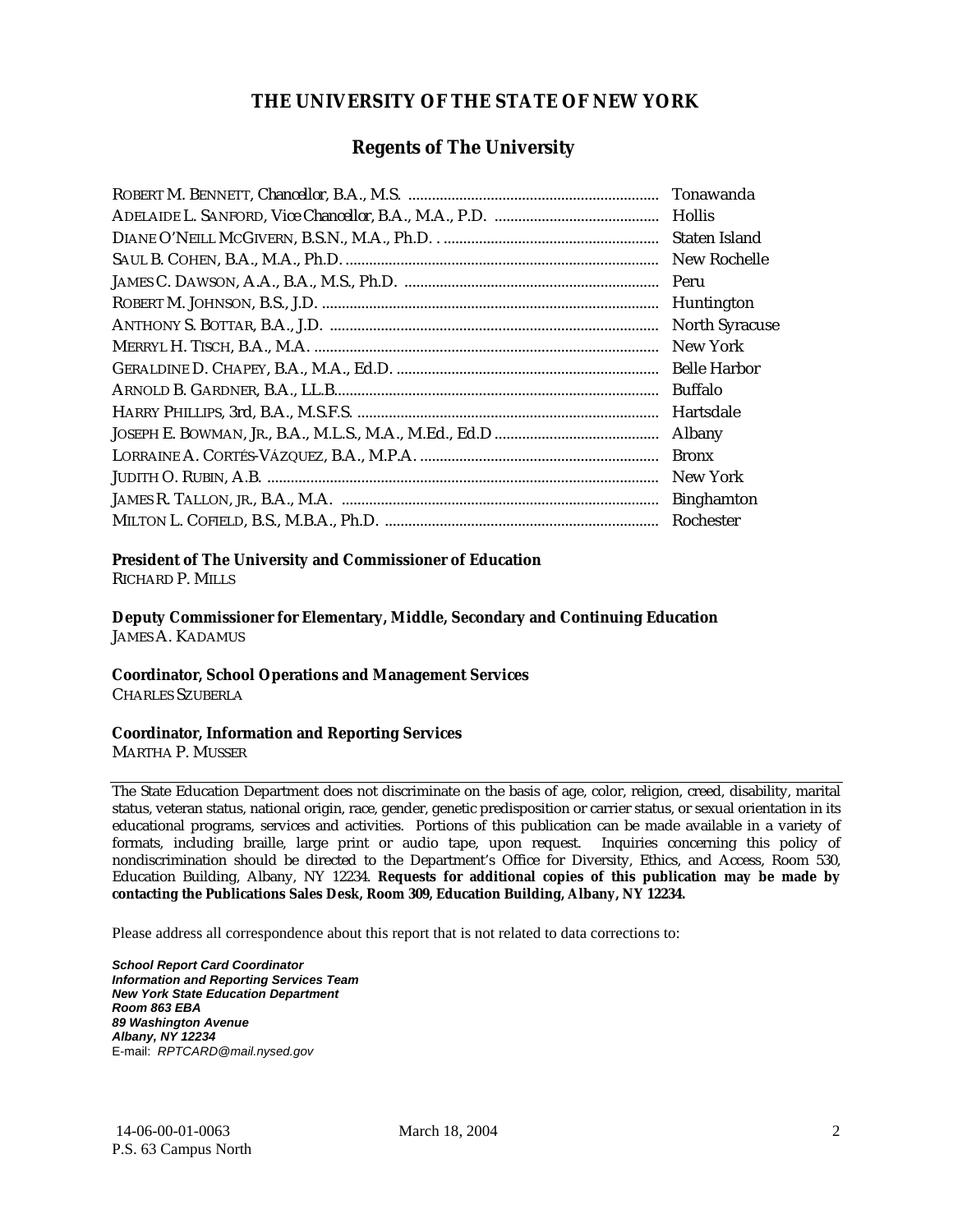The *New York State School Report Card* is an important part of the Board of Regents effort to raise learning standards for all students. It provides information to the public on student performance and other measures of school and district performance. Knowledge gained from the school report card on a school's strengths and weaknesses can be used to improve instruction and services to students.

The *New York State School Report Card* consists of three parts: the *Overview of School Performance in English Language Arts, Mathematics, and Science and Analysis of Student Subgroup Performance,* the *Comprehensive Information Report,* and the *School Accountability Report*. The *Overview and Analysis* presents performance data on measures required by the federal No Child Left Behind Act: English, mathematics, science, and graduation rate. Performance data on other State assessments can be found in the *Comprehensive Information Report*. The *School Accountability Report* provides information as to whether a school is making adequate progress toward enabling all students to achieve proficiency in English and mathematics.

State assessments are designed to help ensure that all students reach high learning standards. They show whether students are getting the foundation knowledge they need to succeed at the elementary, middle, and commencement levels and beyond. The State requires that students who are not making appropriate progress toward the standards receive academic intervention services.

In the *Overview*, performance on the elementary- and middle-level assessments in English language arts and mathematics and on the middle-level science test is reported in terms of mean scores and the percentage of students scoring at each of the four levels. These levels indicate performance on the standards from seriously deficient to advanced proficiency. Performance on the elementary-level science test is reported in terms of mean scores and the percentage of students making appropriate progress. Regents examination scores are reported in four score ranges. Scores of 65 to 100 are passing; scores of 55 to 64 earn credit toward a local diploma (with the approval of the local board of education). Though each elementary- and middle-level assessment is administered to students in a specific grade, secondary-level assessments are taken by students when they complete the coursework for the core curriculum. Therefore, the performance of students at the secondary level is measured for a student cohort rather than a group of students at a particular grade level. Students are grouped in cohorts according to the year in which they first entered grade 9.

The assessment data in the *Overview and Analysis* are for all tested students in the school, including general-education students and students with disabilities. In the *Overview*, each school's performance is compared with that of schools similar in grade level, district resources, and student needs as indicated by income and limited English proficiency (LEP) status. Each district's performance is compared with that of all public schools statewide. In the *Analysis*, performance is disaggregated by race/ethnicity, disability status, gender, LEP status, income level, and migrant status.

Explanations of terms referred to or symbols used in this part of the school report card may be found in the glossary on the last page. Further information on the school report card may be found in the guide, *Understanding Your School Report Card: February 2004*, available on the Information and Reporting Services Web site at www.emsc.nysed.gov/irts.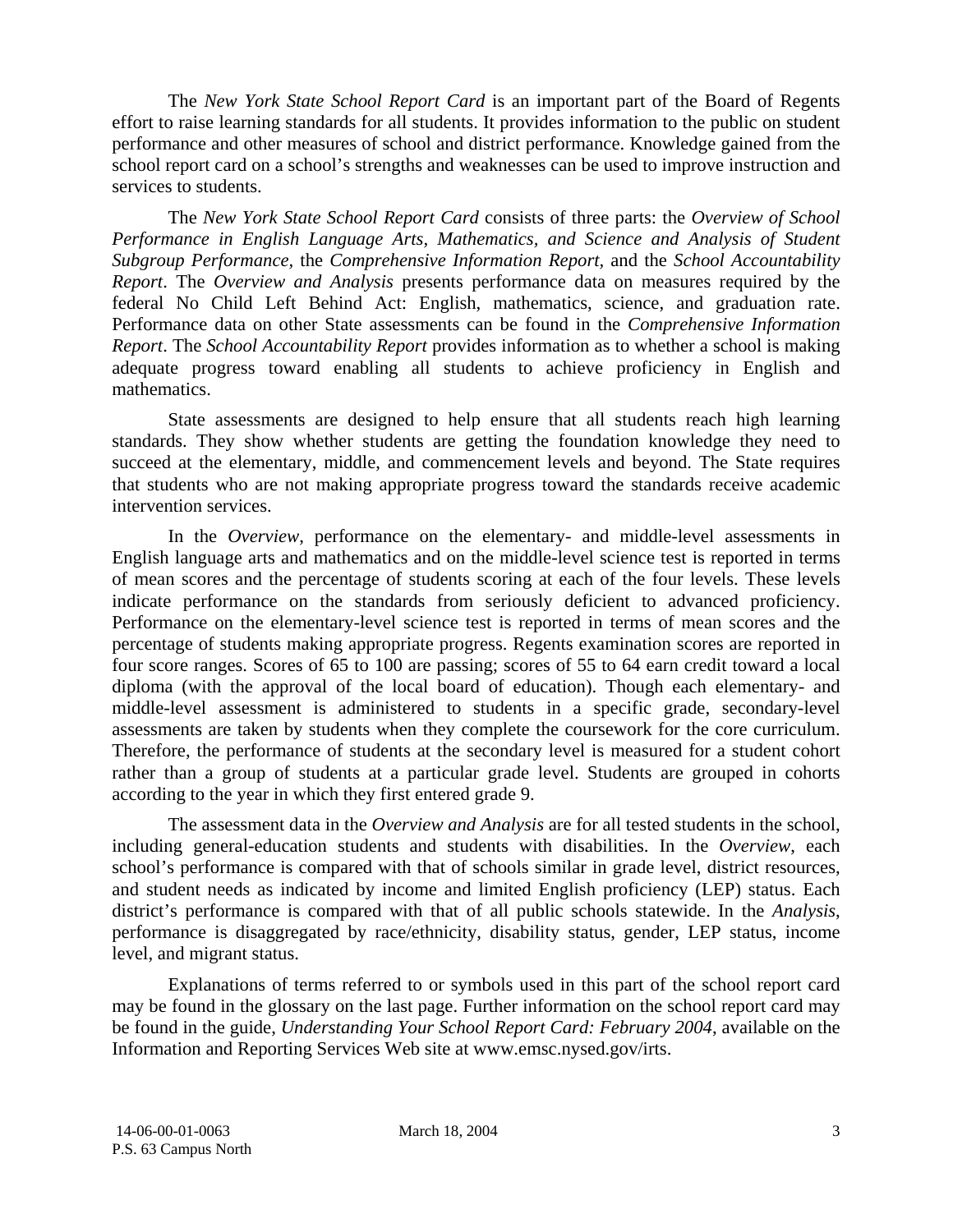# **Overview of School Performance in English Language Arts, Mathematics, and Science**

### **School Profile**

| Principal:<br>Lum Smith |             | (716)838-7440<br>Phone:   |
|-------------------------|-------------|---------------------------|
| <b>Organization</b>     | Grade Range | <b>Student Enrollment</b> |
| $2002 - 03$             | $K-8$       | 542                       |

| 2001–02 School District-wide Total Expenditure per Pupil | \$12,201 |
|----------------------------------------------------------|----------|
|----------------------------------------------------------|----------|

#### **2002–03 Percentage of Core Classes Taught by Highly Qualified Teachers\***

| <b>Number of Core</b><br><b>Classes</b> | <b>Percent Taught</b><br>by Highly<br>Qualified<br><b>Teachers</b> |
|-----------------------------------------|--------------------------------------------------------------------|
| 46                                      | 85%                                                                |

\*For the 2002-03 school year, SED is reporting that teachers of core classes are highly qualified if they are certified to teach those classes. However, No Child Left Behind (NCLB) imposes requirements beyond certification for some teachers to be considered highly qualified. In future years, when New York State uses the NCLB criteria for reporting, certified teachers must fulfill all NCLB requirements to be counted as highly qualified.

#### **2002–03 Percentage of Teachers with No Valid Teaching Certificate\***

| Number of<br><b>Teachers</b> | <b>Percent with No</b><br><b>Valid Teaching</b><br><b>Certificate</b> |
|------------------------------|-----------------------------------------------------------------------|
| 31                           | 19%                                                                   |

\*This count includes teachers with temporary licenses who do not have a valid permanent, provisional, or transitional teaching certificate.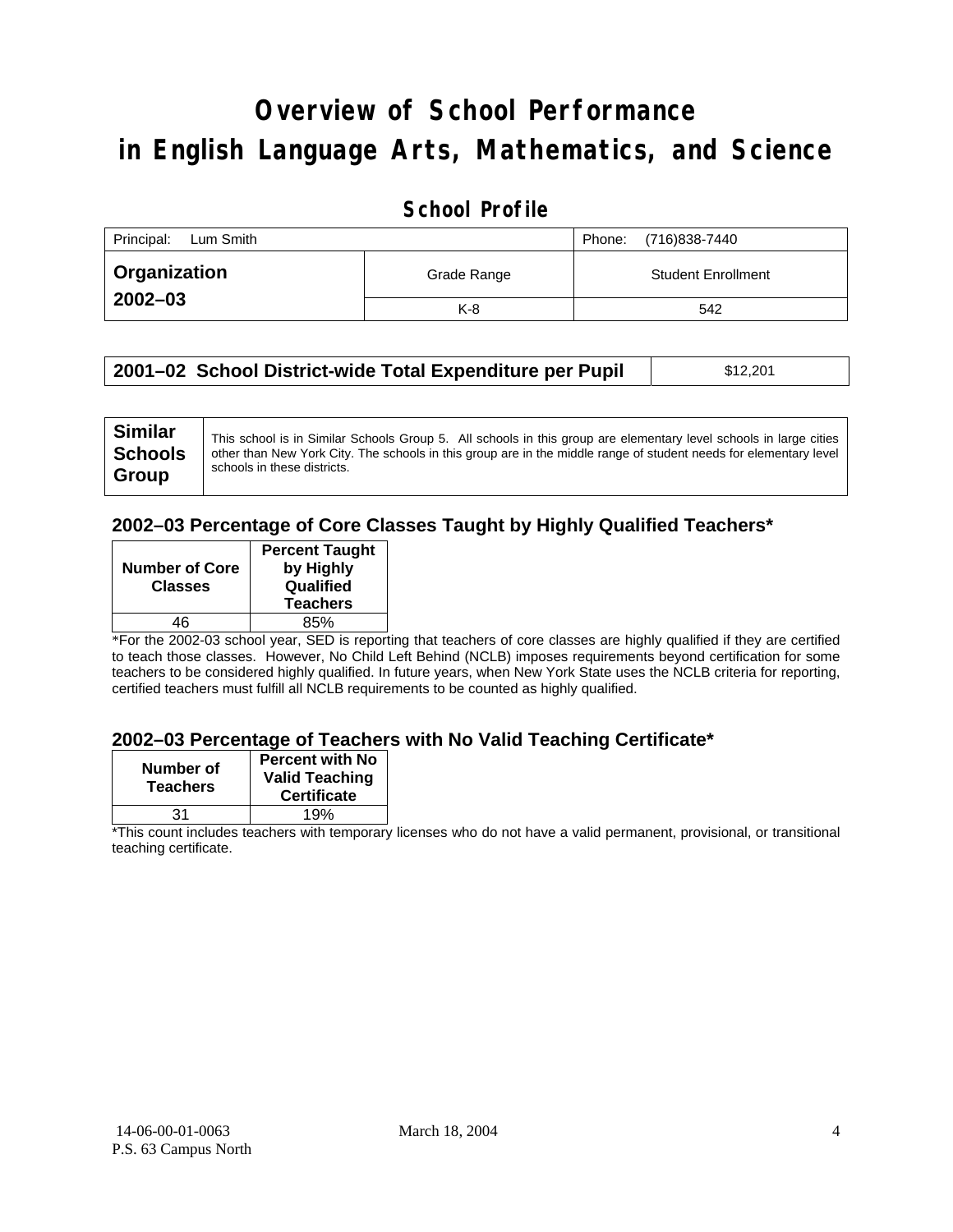English Language Arts



|                                      |                    | <b>Counts of Students Tested</b> |                    |                    |              |                   |
|--------------------------------------|--------------------|----------------------------------|--------------------|--------------------|--------------|-------------------|
| Performance at<br><b>This School</b> | Level 1<br>455-602 | Level 2<br>603-644               | Level 3<br>645-691 | Level 4<br>692-800 | <b>Total</b> | <b>Mean Score</b> |
| Jan-Feb 2001                         | 15                 | 39                               | 24                 |                    | 83           | 634               |
| Jan-Feb 2002                         | 11                 | 29                               | 20                 | ت                  | 63           | 634               |
| Feb 2003                             | 12                 | 24                               | 19                 |                    | 56           | 634               |

| Elementary-Level English Language Arts Levels — Listening, Reading, and Writing Standards |                                                                                                               |  |  |  |
|-------------------------------------------------------------------------------------------|---------------------------------------------------------------------------------------------------------------|--|--|--|
| Level 4                                                                                   | These students <b>exceed the standards</b> and are moving toward high performance on the Regents examination. |  |  |  |
| Level 3                                                                                   | These students meet the standards and, with continued steady growth, should pass the Regents examination.     |  |  |  |
| Level 2                                                                                   | These students <b>need extra help</b> to meet the standards and pass the Regents examination.                 |  |  |  |
| Level 1                                                                                   | These students have serious academic deficiencies.                                                            |  |  |  |

**Performance of Limited English Proficient Students Taking the New York State English as a Second Language Achievement Test (NYSESLAT) as the Measure of English Language Arts Achievement**

| Grade 4 | <b>Number</b><br><b>Tested</b> | Level 1 | Level 2 | Level 3 | Level 4 |
|---------|--------------------------------|---------|---------|---------|---------|
| 2003    |                                |         |         |         |         |

**Performance of Students with Severe Disabilities on the New York State Alternate Assessment (NYSAA) in English** 

| <b>Elementary Level</b> | <b>Number</b><br>Tested | AA-Level 1 | AA-Level 2 | AA-Level 3 | AA-Level 4 |
|-------------------------|-------------------------|------------|------------|------------|------------|
| $2002 - 03$             |                         |            |            |            |            |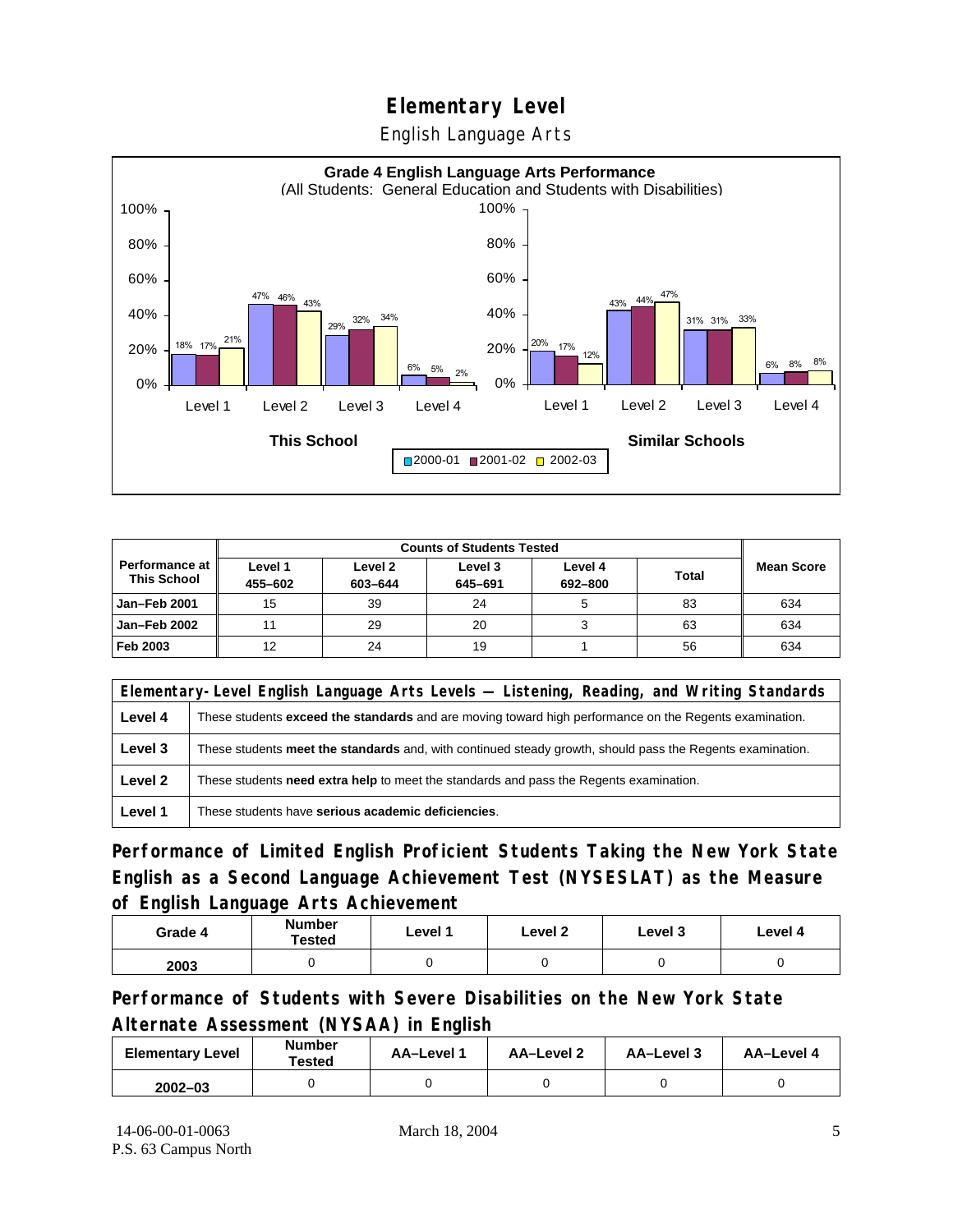### **Mathematics**



|                                             | <b>Counts of Students Tested</b> |                    |                    |                    |              |                   |
|---------------------------------------------|----------------------------------|--------------------|--------------------|--------------------|--------------|-------------------|
| <b>Performance at</b><br><b>This School</b> | Level 1<br>448-601               | Level 2<br>602-636 | Level 3<br>637-677 | Level 4<br>678-810 | <b>Total</b> | <b>Mean Score</b> |
| <b>May 2001</b>                             |                                  | 40                 | 30                 |                    | 82           | 631               |
| May 2002                                    |                                  | 34                 | 28                 |                    | 65           | 636               |
| May 2003                                    |                                  | 18                 | 29                 |                    | 55           | 642               |

|                                                     | Elementary-Level Mathematics Levels -                                                                         |  |  |
|-----------------------------------------------------|---------------------------------------------------------------------------------------------------------------|--|--|
| Knowledge, Reasoning, and Problem-Solving Standards |                                                                                                               |  |  |
| Level 4                                             | These students <b>exceed the standards</b> and are moving toward high performance on the Regents examination. |  |  |
| Level 3                                             | These students meet the standards and, with continued steady growth, should pass the Regents examination.     |  |  |
| Level 2                                             | These students <b>need extra help</b> to meet the standards and pass the Regents examination.                 |  |  |
| Level 1                                             | These students have serious academic deficiencies.                                                            |  |  |

## **Performance of Students with Severe Disabilities on the New York State Alternate Assessment (NYSAA) in Mathematics**

| <b>Elementary Level</b> | <b>Number</b><br>Tested | AA-Level 1 | AA-Level 2 | AA-Level 3 | AA-Level 4 |
|-------------------------|-------------------------|------------|------------|------------|------------|
| $2002 - 03$             |                         |            |            |            |            |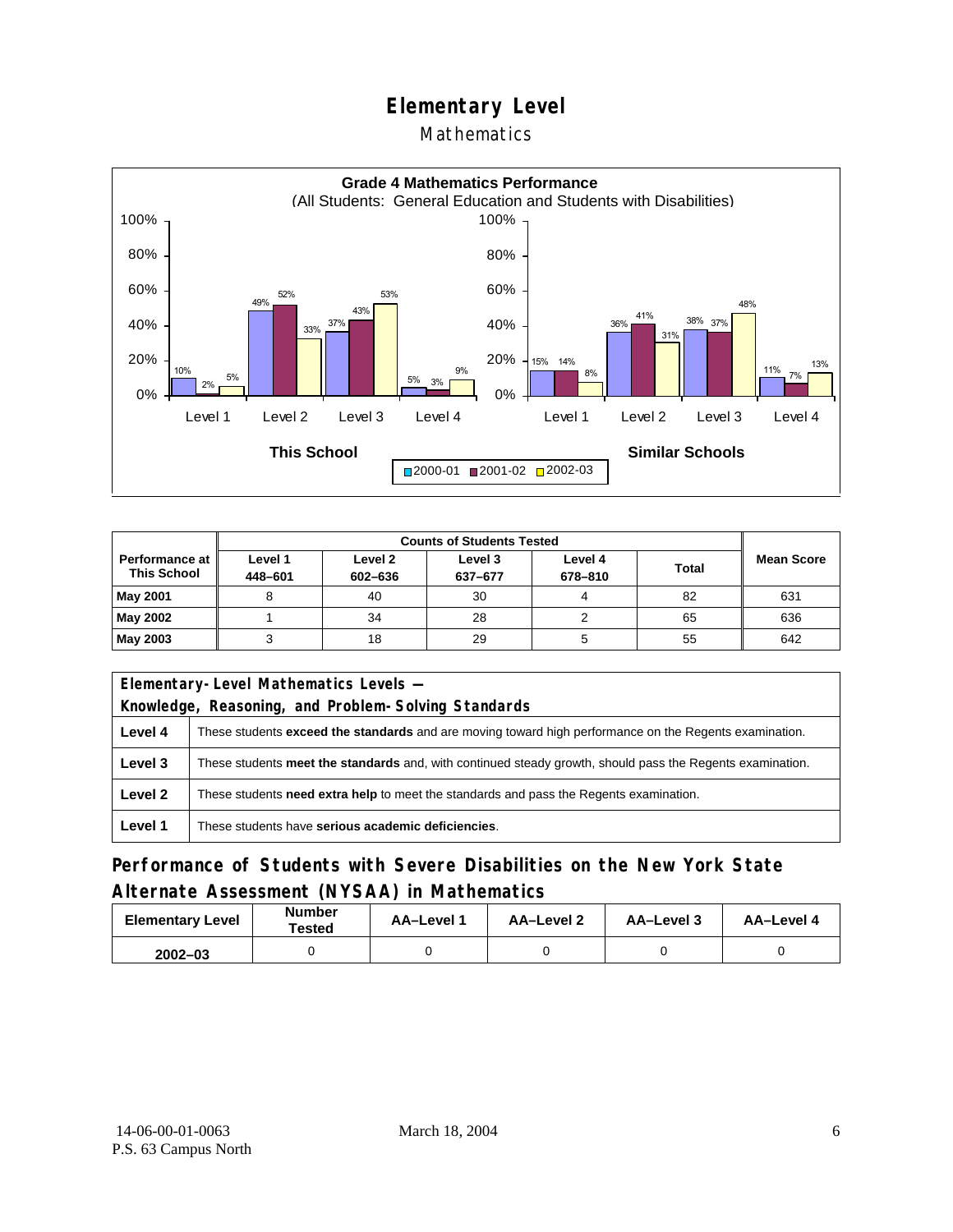Science Multiple-Choice



**All Students** 

|          |    | Number Tested   Number Above SDL   Mean Score |    |
|----------|----|-----------------------------------------------|----|
| May 2001 | 82 |                                               | 29 |
| May 2002 | 65 | 35                                            | 30 |
| May 2003 | 56 | 34                                            |    |

| Grade 4 Science - Knowledge, Reasoning, and Problem-Solving Standards |                                                                                                                                                                                                                                          |  |  |  |  |
|-----------------------------------------------------------------------|------------------------------------------------------------------------------------------------------------------------------------------------------------------------------------------------------------------------------------------|--|--|--|--|
| <b>Multiple-Choice</b><br><b>Test Component</b>                       | This component contains 45 multiple-choice questions based upon the New York State Elementary<br>Science Syllabus and referenced to the New York State Learning Standards for Mathematics, Science<br>and Technology (Elementary Level). |  |  |  |  |
| <b>State Designated</b>                                               | Students who correctly answer fewer than 30 of the 45 questions of the multiple-choice test component                                                                                                                                    |  |  |  |  |
| Level (SDL)                                                           | must receive academic intervention services in the following term of instruction.                                                                                                                                                        |  |  |  |  |
| <b>School Mean</b>                                                    | For the multiple-choice test component, the mean score is the average number of correct answers for                                                                                                                                      |  |  |  |  |
| <b>Scores</b>                                                         | students tested. If all tested students answered all questions correctly, this score would be 45.                                                                                                                                        |  |  |  |  |

# **Elementary Level**

#### Science Performance Test

The elementary-level science test is composed of two sections, the multiple-choice section (described above) and the performance test. The performance test is not used to determine the need for academic intervention services or for accountability purposes because not all students are administered the same three tasks.

| <b>All Students</b>                       |    |    |  |  |  |  |
|-------------------------------------------|----|----|--|--|--|--|
| <b>Number Tested</b><br><b>Mean Score</b> |    |    |  |  |  |  |
| May 2001                                  | 74 | 27 |  |  |  |  |
| May 2002                                  | 61 | 34 |  |  |  |  |
| <b>May 2003</b>                           | 19 | 36 |  |  |  |  |

### **Performance of Students with Severe Disabilities on the New York State Alternate Assessment (NYSAA) in Science**

| <b>Elementary Level</b> | <b>Number</b><br>Tested | AA-Level 1 | <b>AA-Level 2</b> | AA-Level 3 | AA-Level 4 |
|-------------------------|-------------------------|------------|-------------------|------------|------------|
| $2002 - 03$             |                         |            |                   |            |            |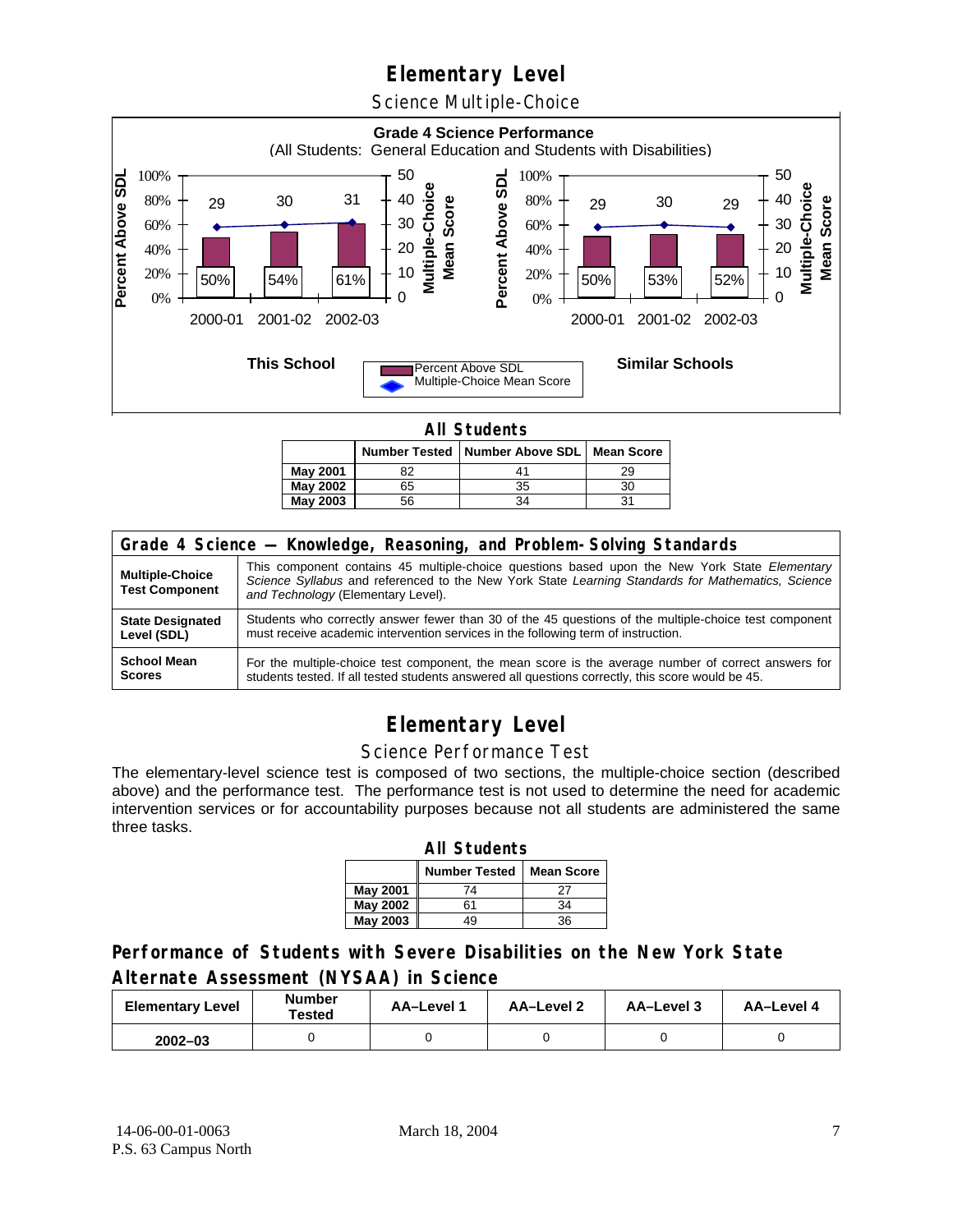English Language Arts



|                                      |                    | <b>Counts of Students Tested</b> |                    |                    |          |                   |  |  |
|--------------------------------------|--------------------|----------------------------------|--------------------|--------------------|----------|-------------------|--|--|
| Performance at<br><b>This School</b> | Level 1<br>527-661 | Level 2<br>662-700               | Level 3<br>701-738 | Level 4<br>739-830 | Total    | <b>Mean Score</b> |  |  |
| <b>May 2001</b>                      | 10                 | 43                               | 11                 | 0                  | 64       | 680               |  |  |
|                                      | Level 1<br>527-659 | Level 2<br>660-698               | Level 3<br>699-737 | Level 3<br>738-830 | Total    |                   |  |  |
| <b>March 2002</b>                    | 0                  | $\Omega$                         | $\Omega$           | $\Omega$           | $\Omega$ | $\Omega$          |  |  |
|                                      | Level 1<br>527-657 | Level 2<br>658-696               | Level 3<br>697-736 | Level 4<br>737-830 | Total    |                   |  |  |
| January 2003                         | 28                 | 50                               | 5                  | $\Omega$           | 83       | 666               |  |  |

|         | Middle-Level English Language Arts Levels — Listening, Reading, and Writing Standards                         |  |  |  |  |
|---------|---------------------------------------------------------------------------------------------------------------|--|--|--|--|
| Level 4 | These students <b>exceed the standards</b> and are moving toward high performance on the Regents examination. |  |  |  |  |
| Level 3 | These students meet the standards and, with continued steady growth, should pass the Regents examination.     |  |  |  |  |
| Level 2 | These students <b>need extra help</b> to meet the standards and pass the Regents examination.                 |  |  |  |  |
| Level 1 | These students have serious academic deficiencies.                                                            |  |  |  |  |

**Performance of Limited English Proficient Students Taking the New York State English as a Second Language Achievement Test (NYSESLAT) as the Measure of English Language Arts Achievement**

| Grade 8 | <b>Number</b><br>Tested | Level 1 | Level 2 | Level 3 | Level 4 |
|---------|-------------------------|---------|---------|---------|---------|
| 2003    |                         |         |         |         |         |

**Performance of Students with Severe Disabilities on the New York State Alternate Assessment (NYSAA) in English** 

| Grade 8     | Number<br>Tested | AA-Level 1 | AA-Level 2 | AA-Level 3 | AA-Level 4 |
|-------------|------------------|------------|------------|------------|------------|
| $2002 - 03$ |                  |            |            |            |            |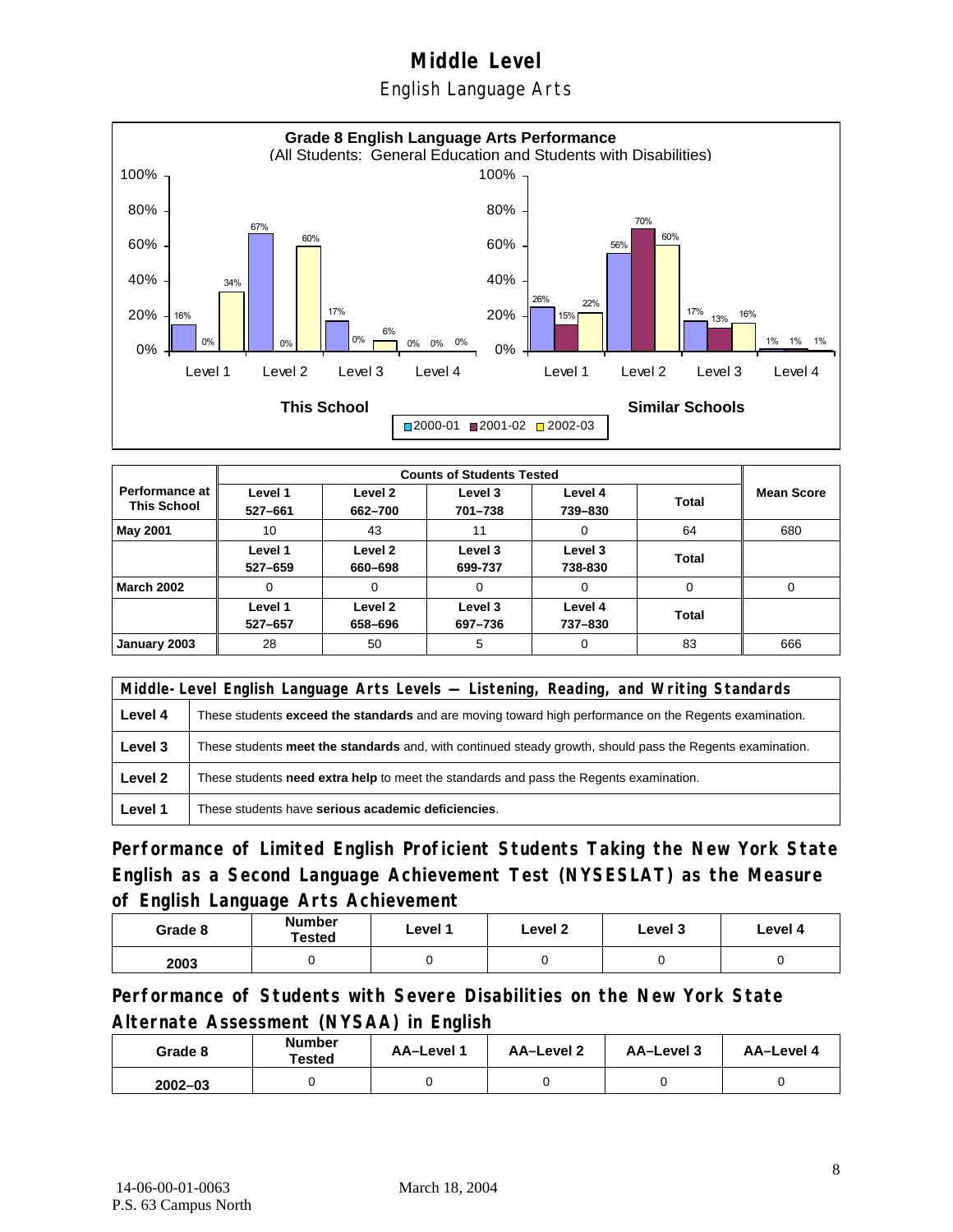#### Mathematics



|                                        | <b>Counts of Students Tested</b> |                    |                    |                    |              |                   |
|----------------------------------------|----------------------------------|--------------------|--------------------|--------------------|--------------|-------------------|
| Performance at I<br><b>This School</b> | Level 1<br>517-680               | Level 2<br>681-715 | Level 3<br>716-759 | Level 4<br>760-882 | <b>Total</b> | <b>Mean Score</b> |
| May 2001                               | 28                               | 29                 |                    |                    | 64           | 684               |
| May 2002                               |                                  |                    |                    |                    |              |                   |
| <b>May 2003</b>                        | 25                               | 46                 |                    |                    | 82           | 686               |

|         | Middle-Level Mathematics Levels — Knowledge, Reasoning, and Problem-Solving Standards                         |  |  |  |  |
|---------|---------------------------------------------------------------------------------------------------------------|--|--|--|--|
| Level 4 | These students <b>exceed the standards</b> and are moving toward high performance on the Regents examination. |  |  |  |  |
| Level 3 | These students meet the standards and, with continued steady growth, should pass the Regents examination.     |  |  |  |  |
| Level 2 | These students <b>need extra help</b> to meet the standards and pass the Regents examination.                 |  |  |  |  |
| Level 1 | These students have serious academic deficiencies.                                                            |  |  |  |  |

### **Performance of Students with Severe Disabilities on the New York State Alternate Assessment (NYSAA) in Mathematics**

| <b>Middle Level</b> | <b>Number</b><br>Tested | <b>AA–Level</b> 1 | AA-Level 2 | AA-Level 3 | AA-Level 4 |
|---------------------|-------------------------|-------------------|------------|------------|------------|
| $2002 - 03$         |                         |                   |            |            |            |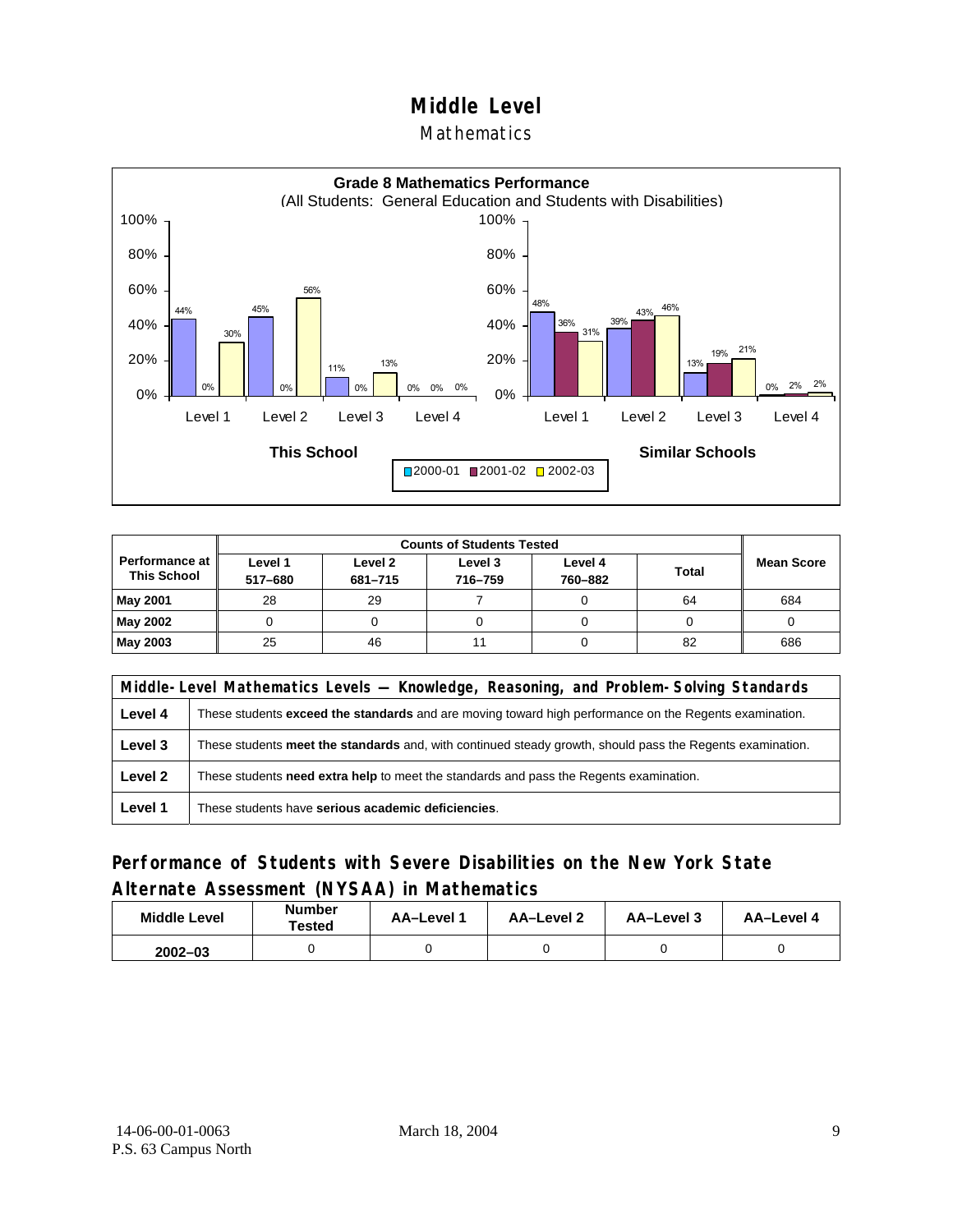#### **Science**



| <b>Performance at This School</b> |                             |         |         |         |         |       |                   |
|-----------------------------------|-----------------------------|---------|---------|---------|---------|-------|-------------------|
|                                   |                             | Level 1 | Level 2 | Level 3 | Level 4 | Total | <b>Mean Score</b> |
| <b>June 2002</b>                  | l Middle-Level Science      |         |         |         |         |       |                   |
|                                   | <b>Regents Science</b>      |         |         |         |         |       |                   |
| January/                          | Middle-Level Science        |         | 43      | 25      |         | 75    | 60                |
|                                   | June 2003   Regents Science |         |         |         |         |       |                   |

|         | Middle-Level Science Levels — Knowledge, Reasoning, and Problem-Solving Standards*                                                                                                                  |  |  |  |  |  |  |  |
|---------|-----------------------------------------------------------------------------------------------------------------------------------------------------------------------------------------------------|--|--|--|--|--|--|--|
| Level 4 | These students <b>exceed the standards</b> on the middle-level science test and are moving toward high performance<br>on the Regents examinations or score 85–100 on a Regents science examination. |  |  |  |  |  |  |  |
| Level 3 | These students meet the standards on the middle-level science test and, with continued steady growth, should<br>pass the Regents examinations or score 65-84 on a Regents science examination.      |  |  |  |  |  |  |  |
| Level 2 | These students <b>need extra help</b> to meet the standards for middle-level science and to pass the Regents<br>examinations or score 55-64 on a Regents science examination.                       |  |  |  |  |  |  |  |
| Level 1 | These students have serious academic deficiencies as evidenced in the middle-level science test or score 0–54<br>on a Regents science examination.                                                  |  |  |  |  |  |  |  |

\*Students may demonstrate proficiency in middle-level science by scoring at Level 3 or above on the middle-level science test or by scoring 65 or above on a Regents examination in science.

#### **Performance of Students with Severe Disabilities on the New York State Alternate Assessment (NYSAA) in Science**

| <b>Number</b><br>Middle-Level<br>Tested |  | AA-Level 1 | AA-Level 2 | AA-Level 3 | AA-Level 4 |  |
|-----------------------------------------|--|------------|------------|------------|------------|--|
| $2002 - 03$                             |  |            |            |            |            |  |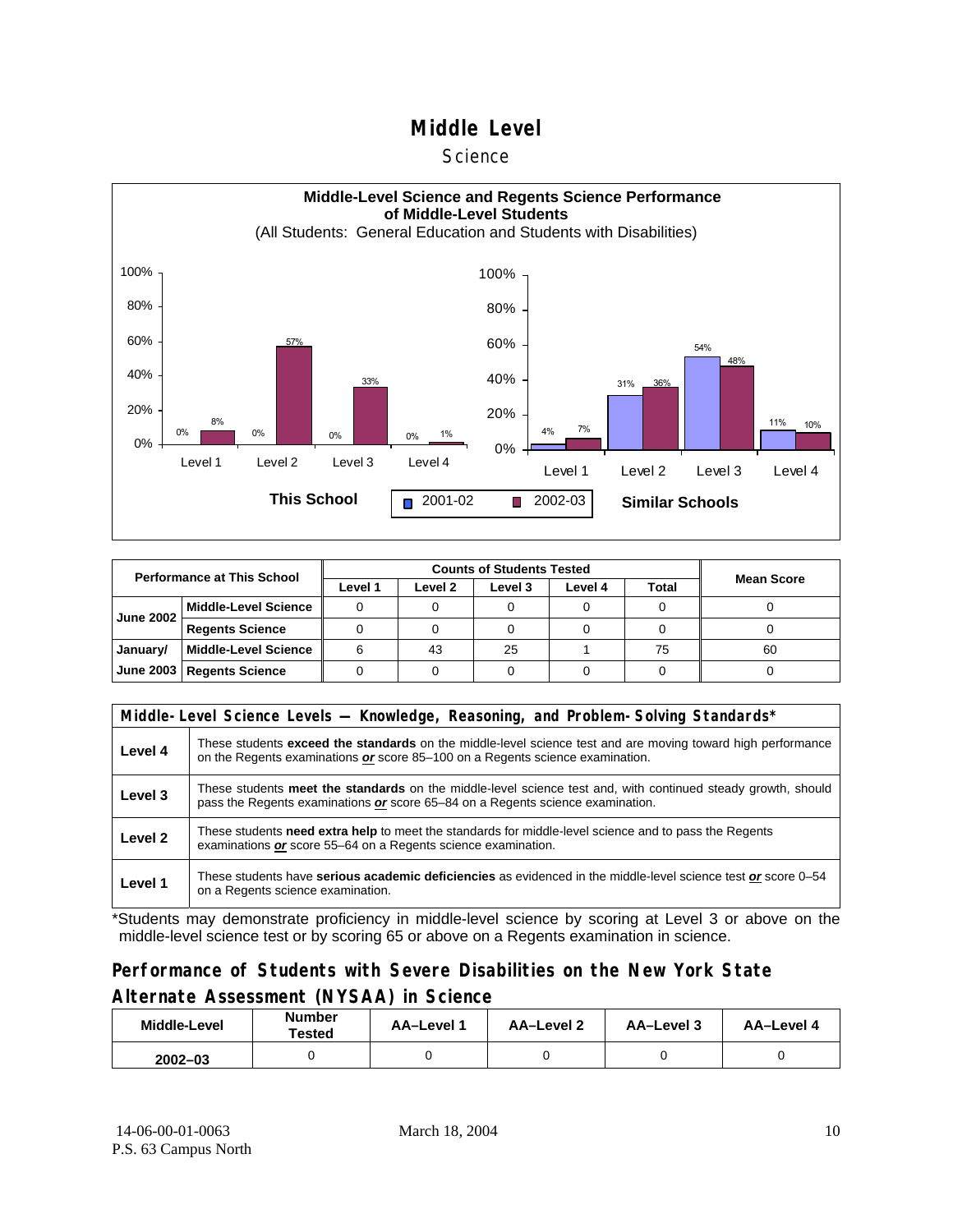# **Analysis of Student Subgroup Performance**

Historically, on State assessments the average performance of Black, Hispanic, and Native American students has been lower than that of White and Asian students. Similarly, students from lowincome families have not performed as well as those from higher income families. A high priority of the Board of Regents is to eliminate these gaps in student performance. In addition, Title I of the federal Elementary and Secondary Education Act includes explicit requirements "to ensure that students served by Title I are given the same opportunity to achieve to high standards and are held to the same high expectations as all students in each State."

This section of the school report card provides performance data for two years by racial/ethnic group, disability status, gender, English proficiency status, income level, and migrant status. The purpose of the student subgroup analyses is to determine if students who perform below the standards in any school tend to fall into particular groups, such as minority students, limited English proficient students, or economically disadvantaged students. If these analyses provide evidence that students in one of the groups achieve at a lower level than other students, the school and community should examine the reasons for this lower performance and make necessary changes in curriculum, instruction, and student support services to remedy these performance gaps. If your school did not report data for the 2002-03 school year for a subject and grade, a table showing data for subgroups in that subject and grade will not be included in the *Analysis*.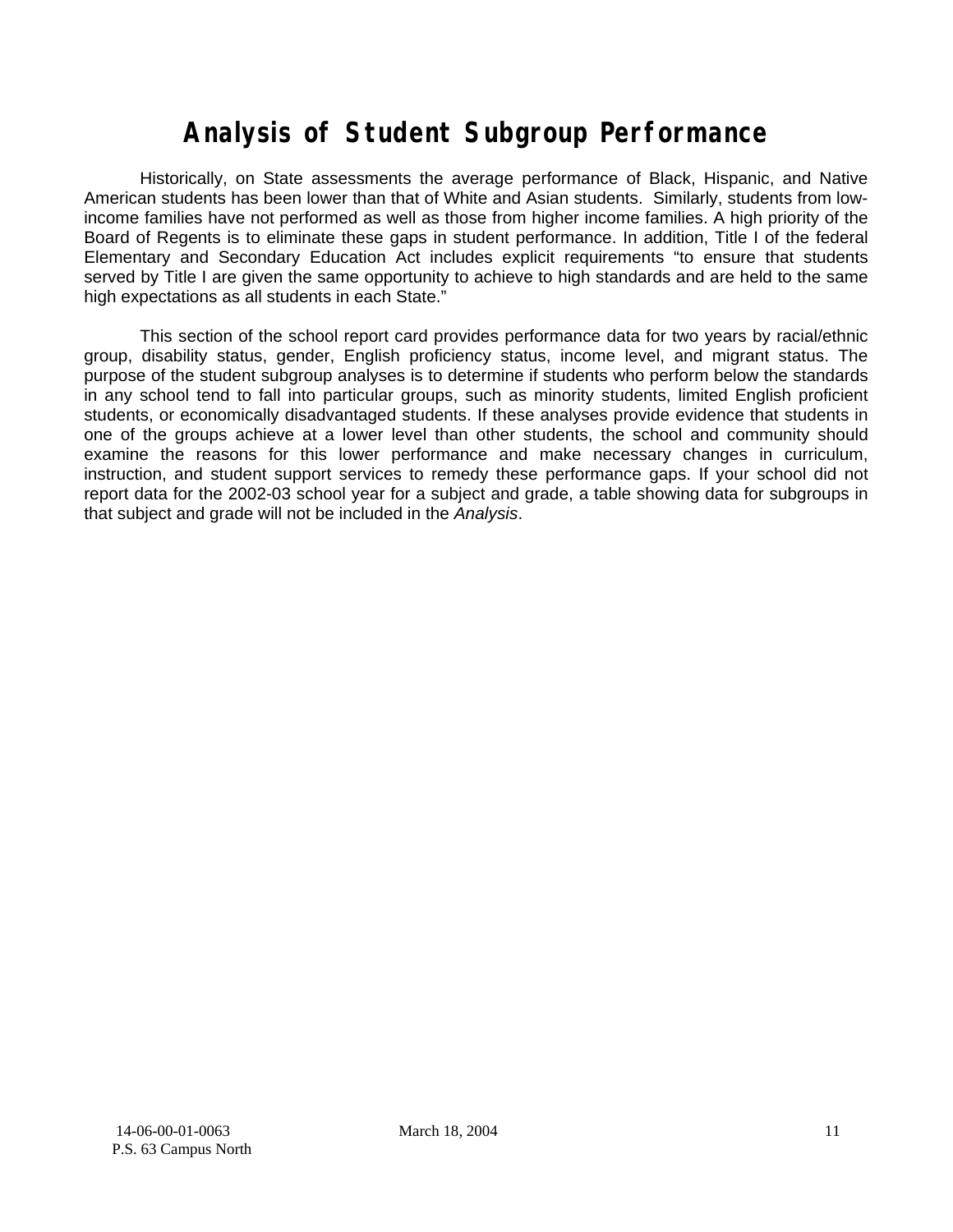## English Language Arts

|                                              |                |                                                                   | ັ<br>$2001 - 02$ |    | 2002-03        |                                                                   |         |             |  |
|----------------------------------------------|----------------|-------------------------------------------------------------------|------------------|----|----------------|-------------------------------------------------------------------|---------|-------------|--|
| <b>Student Subgroup</b>                      | <b>Tested</b>  | <b>Percentages of Tested</b><br><b>Students Scoring at Levels</b> |                  |    | <b>Tested</b>  | <b>Percentages of Tested</b><br><b>Students Scoring at Levels</b> |         |             |  |
|                                              |                | $2 - 4$                                                           | $3 - 4$          | 4  |                | $2 - 4$                                                           | $3 - 4$ | 4           |  |
| <b>Results by Race/Ethnicity</b>             |                |                                                                   |                  |    |                |                                                                   |         |             |  |
| American Indian/Alaskan Native               | $\mathbf 0$    | 0%                                                                | 0%               | 0% | 1              | s                                                                 | s       | s           |  |
| <b>Black</b>                                 | 60             | s                                                                 | s                | s  | 52             | s                                                                 | s       | s           |  |
| Hispanic                                     | $\mathbf{1}$   | s                                                                 | $\mathbf s$      | S  | 1              | $\mathbf s$                                                       | s       | $\mathbf s$ |  |
| Asian or Pacific Islander                    | 0              | 0%                                                                | 0%               | 0% | 0              | 0%                                                                | 0%      | 0%          |  |
| White                                        | $\overline{2}$ | s                                                                 | s                | S  | $\overline{2}$ | $\mathbf s$                                                       | s       | s           |  |
| Total                                        | 63             | 83%                                                               | 37%              | 5% | 56             | 79%                                                               | 36%     | 2%          |  |
| Small Group Totals (s)                       | 63             | 83%                                                               | 37%              | 5% | 56             | 79%                                                               | 36%     | 2%          |  |
| <b>Results by Disability Status</b>          |                |                                                                   |                  |    |                |                                                                   |         |             |  |
| General-education students                   | 56             | 86%                                                               | 39%              | 5% | 49             | 86%                                                               | 39%     | 2%          |  |
| Students with disabilities                   | $\overline{7}$ | 57%                                                               | 14%              | 0% | $\overline{7}$ | 29%                                                               | 14%     | $0\%$       |  |
| Total                                        | 63             | 83%                                                               | 37%              | 5% | 56             | 79%                                                               | 36%     | 2%          |  |
| <b>Results by Gender</b>                     |                |                                                                   |                  |    |                |                                                                   |         |             |  |
| Female                                       | 34             | 91%                                                               | 38%              | 6% | 26             | 77%                                                               | 42%     | 4%          |  |
| Male                                         | 29             | 72%                                                               | 34%              | 3% | 30             | 80%                                                               | 30%     | 0%          |  |
| Total                                        | 63             | 83%                                                               | 37%              | 5% | 56             | 79%                                                               | 36%     | 2%          |  |
| <b>Results by English Proficiency Status</b> |                |                                                                   |                  |    |                |                                                                   |         |             |  |
| English proficient                           | 63             | 83%                                                               | 37%              | 5% | 56             | 79%                                                               | 36%     | 2%          |  |
| Limited English proficient                   | $\mathbf 0$    | 0%                                                                | 0%               | 0% | 0              | 0%                                                                | 0%      | 0%          |  |
| Total                                        | 63             | 83%                                                               | 37%              | 5% | 56             | 79%                                                               | 36%     | 2%          |  |
| <b>Results by Income Level</b>               |                |                                                                   |                  |    |                |                                                                   |         |             |  |
| Economically disadvantaged                   | 36             | 81%                                                               | 33%              | 3% | 46             | 80%                                                               | 37%     | 2%          |  |
| Not disadvantaged                            | 27             | 85%                                                               | 41%              | 7% | 10             | 70%                                                               | 30%     | 0%          |  |
| Total                                        | 63             | 83%                                                               | 37%              | 5% | 56             | 79%                                                               | 36%     | 2%          |  |
| <b>Results by Migrant Status</b>             |                |                                                                   |                  |    |                |                                                                   |         |             |  |
| Migrant family                               | $\mathbf 0$    | 0%                                                                | 0%               | 0% | $\mathbf 0$    | 0%                                                                | 0%      | 0%          |  |
| Not migrant family                           | 63             | 83%                                                               | 37%              | 5% | 56             | 79%                                                               | 36%     | 2%          |  |
| Total                                        | 63             | 83%                                                               | 37%              | 5% | 56             | 79%                                                               | 36%     | 2%          |  |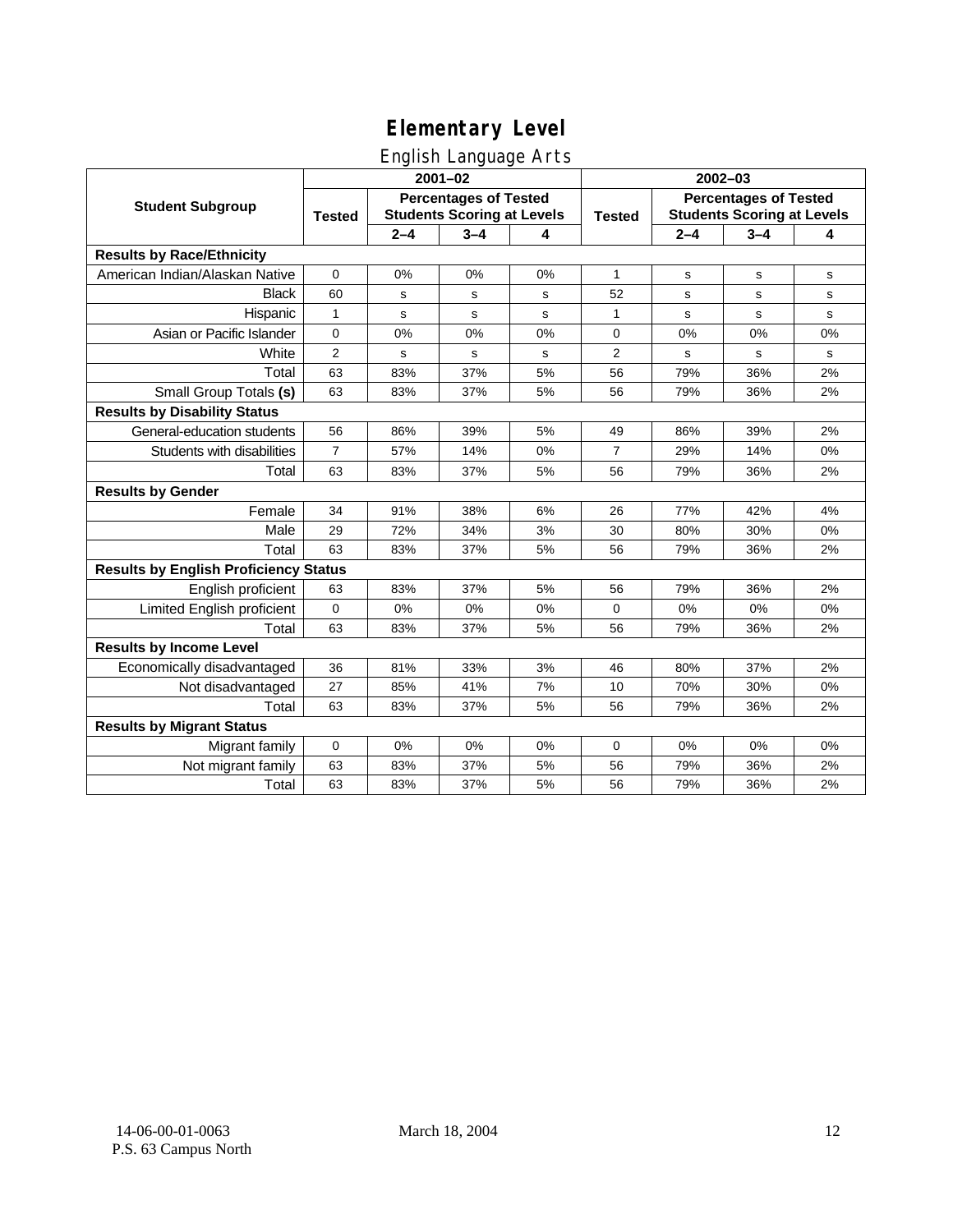### Mathematics

|                                              |                                                                                    |         | $2001 - 02$ |               | $2002 - 03$                                                       |         |         |             |  |
|----------------------------------------------|------------------------------------------------------------------------------------|---------|-------------|---------------|-------------------------------------------------------------------|---------|---------|-------------|--|
| <b>Student Subgroup</b>                      | <b>Percentages of Tested</b><br><b>Students Scoring at Levels</b><br><b>Tested</b> |         |             | <b>Tested</b> | <b>Percentages of Tested</b><br><b>Students Scoring at Levels</b> |         |         |             |  |
|                                              |                                                                                    | $2 - 4$ | $3 - 4$     | 4             |                                                                   | $2 - 4$ | $3 - 4$ | 4           |  |
| <b>Results by Race/Ethnicity</b>             |                                                                                    |         |             |               |                                                                   |         |         |             |  |
| American Indian/Alaskan Native               | $\Omega$                                                                           | 0%      | 0%          | 0%            | $\mathbf{1}$                                                      | s       | s       | s           |  |
| <b>Black</b>                                 | 63                                                                                 | s       | s           | s             | 51                                                                | s       | s       | s           |  |
| Hispanic                                     | $\mathbf{1}$                                                                       | s       | s           | s             | 1                                                                 | s       | s       | s           |  |
| Asian or Pacific Islander                    | 0                                                                                  | 0%      | 0%          | $0\%$         | 0                                                                 | 0%      | 0%      | 0%          |  |
| White                                        | 1                                                                                  | s       | $\mathbf s$ | s             | $\overline{2}$                                                    | s       | s       | $\mathbf s$ |  |
| Total                                        | 65                                                                                 | 98%     | 46%         | 3%            | 55                                                                | 95%     | 62%     | 9%          |  |
| Small Group Totals (s)                       | 65                                                                                 | 98%     | 46%         | 3%            | 55                                                                | 95%     | 62%     | 9%          |  |
| <b>Results by Disability Status</b>          |                                                                                    |         |             |               |                                                                   |         |         |             |  |
| General-education students                   | 59                                                                                 | 98%     | 49%         | 3%            | 49                                                                | 98%     | 67%     | 10%         |  |
| Students with disabilities                   | 6                                                                                  | 100%    | 17%         | 0%            | 6                                                                 | 67%     | 17%     | 0%          |  |
| Total                                        | 65                                                                                 | 98%     | 46%         | 3%            | 55                                                                | 95%     | 62%     | 9%          |  |
| <b>Results by Gender</b>                     |                                                                                    |         |             |               |                                                                   |         |         |             |  |
| Female                                       | 34                                                                                 | 97%     | 44%         | 6%            | 25                                                                | 92%     | 64%     | 8%          |  |
| Male                                         | 31                                                                                 | 100%    | 48%         | 0%            | 30                                                                | 97%     | 60%     | 10%         |  |
| Total                                        | 65                                                                                 | 98%     | 46%         | 3%            | 55                                                                | 95%     | 62%     | 9%          |  |
| <b>Results by English Proficiency Status</b> |                                                                                    |         |             |               |                                                                   |         |         |             |  |
| English proficient                           | 65                                                                                 | 98%     | 46%         | 3%            | 55                                                                | 95%     | 62%     | 9%          |  |
| Limited English proficient                   | $\Omega$                                                                           | 0%      | 0%          | 0%            | $\Omega$                                                          | 0%      | 0%      | 0%          |  |
| Total                                        | 65                                                                                 | 98%     | 46%         | 3%            | 55                                                                | 95%     | 62%     | 9%          |  |
| <b>Results by Income Level</b>               |                                                                                    |         |             |               |                                                                   |         |         |             |  |
| Economically disadvantaged                   | 36                                                                                 | 97%     | 39%         | 0%            | 45                                                                | 96%     | 62%     | 11%         |  |
| Not disadvantaged                            | 29                                                                                 | 100%    | 55%         | 7%            | 10                                                                | 90%     | 60%     | 0%          |  |
| Total                                        | 65                                                                                 | 98%     | 46%         | 3%            | 55                                                                | 95%     | 62%     | 9%          |  |
| <b>Results by Migrant Status</b>             |                                                                                    |         |             |               |                                                                   |         |         |             |  |
| Migrant family                               | 0                                                                                  | 0%      | 0%          | 0%            | 0                                                                 | 0%      | 0%      | 0%          |  |
| Not migrant family                           | 65                                                                                 | 98%     | 46%         | 3%            | 55                                                                | 95%     | 62%     | 9%          |  |
| Total                                        | 65                                                                                 | 98%     | 46%         | 3%            | 55                                                                | 95%     | 62%     | 9%          |  |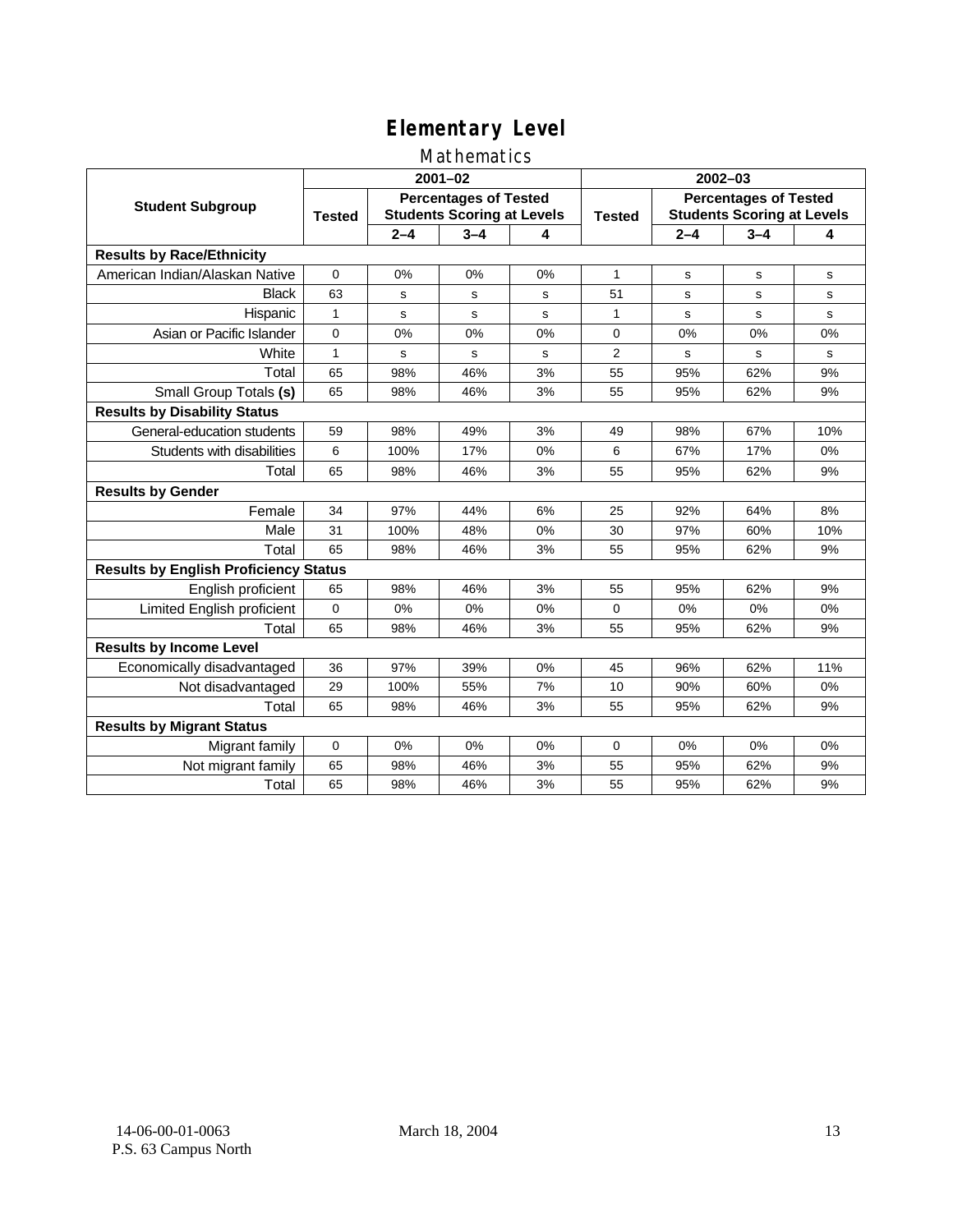## Science Multiple-Choice

|                                              | $2001 - 02$   |                                                                                       | $2002 - 03$    |                                                                                              |  |  |
|----------------------------------------------|---------------|---------------------------------------------------------------------------------------|----------------|----------------------------------------------------------------------------------------------|--|--|
| <b>Student Subgroup</b>                      | <b>Tested</b> | Percentages of<br><b>Tested</b><br><b>Students</b><br><b>Scoring above</b><br>the SDL | <b>Tested</b>  | <b>Percentages of</b><br><b>Tested</b><br><b>Students</b><br><b>Scoring above</b><br>the SDL |  |  |
| <b>Results by Race/Ethnicity</b>             |               |                                                                                       |                |                                                                                              |  |  |
| American Indian/Alaskan Native               | 0             | 0%                                                                                    | $\mathbf{1}$   | s                                                                                            |  |  |
| <b>Black</b>                                 | 63            | s                                                                                     | 52             | $\mathbf s$                                                                                  |  |  |
| Hispanic                                     | 1             | s                                                                                     | 1              | s                                                                                            |  |  |
| Asian or Pacific Islander                    | 0             | 0%                                                                                    | 0              | 0%                                                                                           |  |  |
| White                                        | $\mathbf{1}$  | s                                                                                     | $\overline{2}$ | s                                                                                            |  |  |
| Total                                        | 65            | 54%                                                                                   | 56             | 61%                                                                                          |  |  |
| Small Group Totals (s)                       | 65            | 54%                                                                                   | 56             | 61%                                                                                          |  |  |
| <b>Results by Disability Status</b>          |               |                                                                                       |                |                                                                                              |  |  |
| General-education students                   | 59            | 56%                                                                                   | 49             | 65%                                                                                          |  |  |
| Students with disabilities                   | 6             | 33%                                                                                   | $\overline{7}$ | 29%                                                                                          |  |  |
| Total                                        | 65            | 54%                                                                                   | 56             | 61%                                                                                          |  |  |
| <b>Results by Gender</b>                     |               |                                                                                       |                |                                                                                              |  |  |
| Female                                       | 34            | 56%                                                                                   | 26             | 62%                                                                                          |  |  |
| Male                                         | 31            | 52%                                                                                   | 30             | 60%                                                                                          |  |  |
| Total                                        | 65            | 54%                                                                                   | 56             | 61%                                                                                          |  |  |
| <b>Results by English Proficiency Status</b> |               |                                                                                       |                |                                                                                              |  |  |
| English proficient                           | 65            | 54%                                                                                   | 56             | 61%                                                                                          |  |  |
| Limited English proficient                   | $\Omega$      | 0%                                                                                    | $\Omega$       | 0%                                                                                           |  |  |
| Total                                        | 65            | 54%                                                                                   | 56             | 61%                                                                                          |  |  |
| <b>Results by Income Level</b>               |               |                                                                                       |                |                                                                                              |  |  |
| Economically disadvantaged                   | 36            | 53%                                                                                   | 46             | 65%                                                                                          |  |  |
| Not disadvantaged                            | 29            | 55%                                                                                   | 10             | 40%                                                                                          |  |  |
| Total                                        | 65            | 54%                                                                                   | 56             | 61%                                                                                          |  |  |
| <b>Results by Migrant Status</b>             |               |                                                                                       |                |                                                                                              |  |  |
| Migrant family                               | 0             | 0%                                                                                    | 0              | 0%                                                                                           |  |  |
| Not migrant family                           | 65            | 54%                                                                                   | 56             | 61%                                                                                          |  |  |
| Total                                        | 65            | 54%                                                                                   | 56             | 61%                                                                                          |  |  |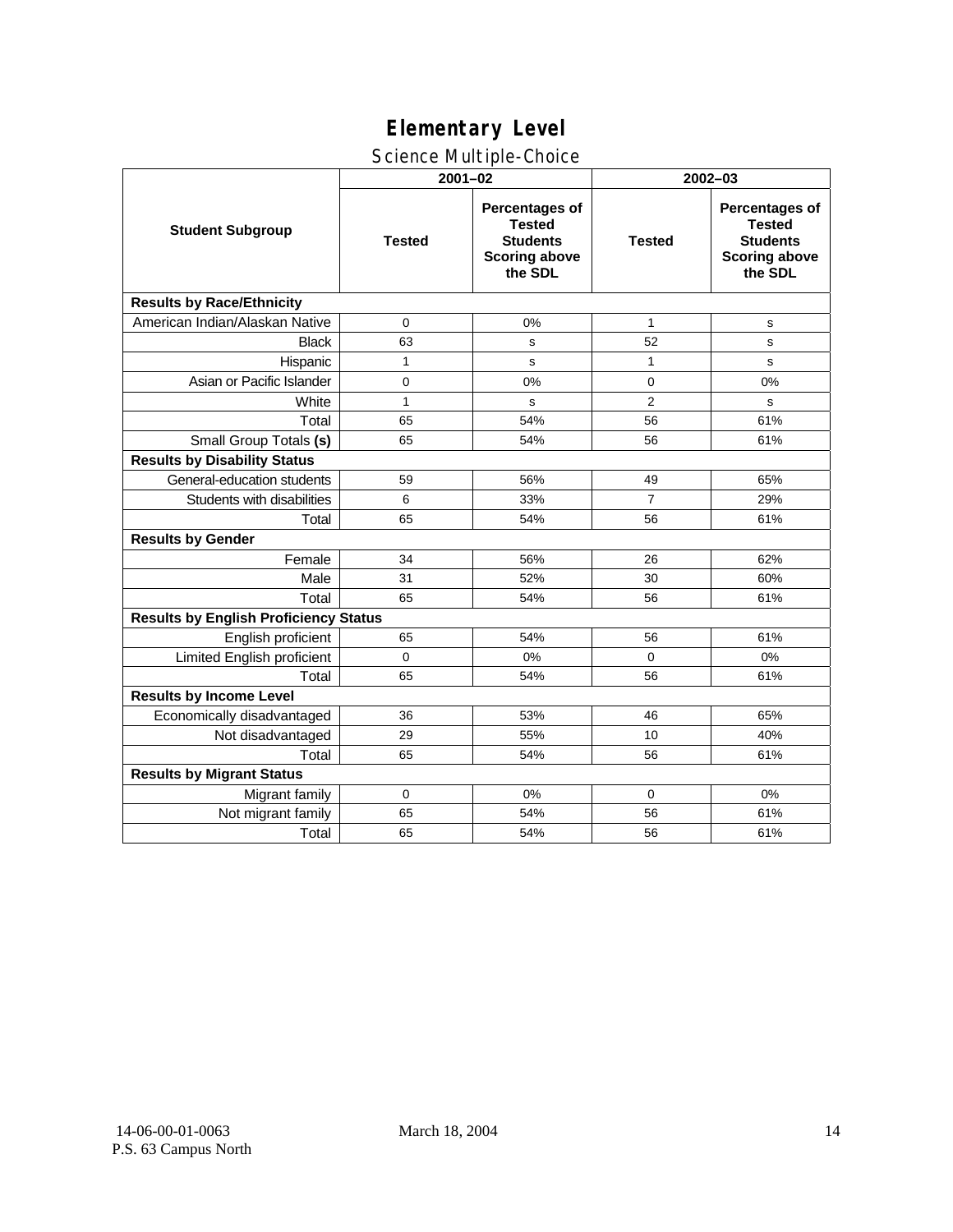## English Language Arts

|                                              |                                                                                    |             | ັ<br>$2001 - 02$ |    | 2002-03            |                                                                   |             |    |  |
|----------------------------------------------|------------------------------------------------------------------------------------|-------------|------------------|----|--------------------|-------------------------------------------------------------------|-------------|----|--|
| <b>Student Subgroup</b>                      | <b>Percentages of Tested</b><br><b>Students Scoring at Levels</b><br><b>Tested</b> |             |                  |    | <b>Tested</b>      | <b>Percentages of Tested</b><br><b>Students Scoring at Levels</b> |             |    |  |
|                                              |                                                                                    | $2 - 4$     | $3 - 4$          | 4  | $2 - 4$<br>$3 - 4$ |                                                                   |             | 4  |  |
| <b>Results by Race/Ethnicity</b>             |                                                                                    |             |                  |    |                    |                                                                   |             |    |  |
| American Indian/Alaskan Native               | $\mathbf 0$                                                                        | 0%          | 0%               | 0% | $\mathbf{1}$       | s                                                                 | $\mathbf s$ | s  |  |
| <b>Black</b>                                 | $\mathbf 0$                                                                        | 0%          | 0%               | 0% | 76                 | 63%                                                               | 4%          | 0% |  |
| Hispanic                                     | $\mathbf 0$                                                                        | 0%          | 0%               | 0% | 3                  | s                                                                 | s           | s  |  |
| Asian or Pacific Islander                    | $\mathbf 0$                                                                        | 0%          | 0%               | 0% | $\mathbf 0$        | 0%                                                                | 0%          | 0% |  |
| White                                        | $\mathbf 0$                                                                        | 0%          | 0%               | 0% | 3                  | s                                                                 | s           | s  |  |
| Total                                        | $\mathbf 0$                                                                        | 0%          | 0%               | 0% | 83                 | 66%                                                               | 6%          | 0% |  |
| Small Group Totals (s)                       | $\mathbf 0$                                                                        | 0%          | 0%               | 0% | $\overline{7}$     | 100%                                                              | 29%         | 0% |  |
| <b>Results by Disability Status</b>          |                                                                                    |             |                  |    |                    |                                                                   |             |    |  |
| General-education students                   | $\mathbf 0$                                                                        | s           | s                | s  | 62                 | 73%                                                               | 6%          | 0% |  |
| Students with disabilities                   | $\mathbf 0$                                                                        | s           | $\mathbf s$      | s  | 21                 | 48%                                                               | 5%          | 0% |  |
| Total                                        | $\mathbf 0$                                                                        | 0%          | 0%               | 0% | 83                 | 66%                                                               | 6%          | 0% |  |
| <b>Results by Gender</b>                     |                                                                                    |             |                  |    |                    |                                                                   |             |    |  |
| Female                                       | $\mathbf 0$                                                                        | s           | s                | s  | 33                 | 67%                                                               | 6%          | 0% |  |
| Male                                         | $\mathbf 0$                                                                        | s           | s                | s  | 50                 | 66%                                                               | 6%          | 0% |  |
| Total                                        | $\Omega$                                                                           | 0%          | 0%               | 0% | 83                 | 66%                                                               | 6%          | 0% |  |
| <b>Results by English Proficiency Status</b> |                                                                                    |             |                  |    |                    |                                                                   |             |    |  |
| English proficient                           | $\mathbf 0$                                                                        | $\mathbf s$ | $\mathbf s$      | s  | 83                 | 66%                                                               | 6%          | 0% |  |
| Limited English proficient                   | $\mathbf 0$                                                                        | $\mathbf s$ | $\mathbf s$      | s  | 0                  | 0%                                                                | 0%          | 0% |  |
| Total                                        | $\Omega$                                                                           | 0%          | 0%               | 0% | 83                 | 66%                                                               | 6%          | 0% |  |
| <b>Results by Income Level</b>               |                                                                                    |             |                  |    |                    |                                                                   |             |    |  |
| Economically disadvantaged                   | 0                                                                                  | s           | $\mathsf{s}$     | s  | 67                 | 66%                                                               | 6%          | 0% |  |
| Not disadvantaged                            | $\pmb{0}$                                                                          | s           | $\mathbf s$      | s  | 16                 | 69%                                                               | 6%          | 0% |  |
| Total                                        | $\mathbf 0$                                                                        | 0%          | 0%               | 0% | 83                 | 66%                                                               | 6%          | 0% |  |
| <b>Results by Migrant Status</b>             |                                                                                    |             |                  |    |                    |                                                                   |             |    |  |
| Migrant family                               | $\mathbf 0$                                                                        | s           | s                | s  | 0                  | 0%                                                                | 0%          | 0% |  |
| Not migrant family                           | $\mathbf 0$                                                                        | s           | s                | s  | 83                 | 66%                                                               | 6%          | 0% |  |
| Total                                        | $\mathbf 0$                                                                        | 0%          | 0%               | 0% | 83                 | 66%                                                               | 6%          | 0% |  |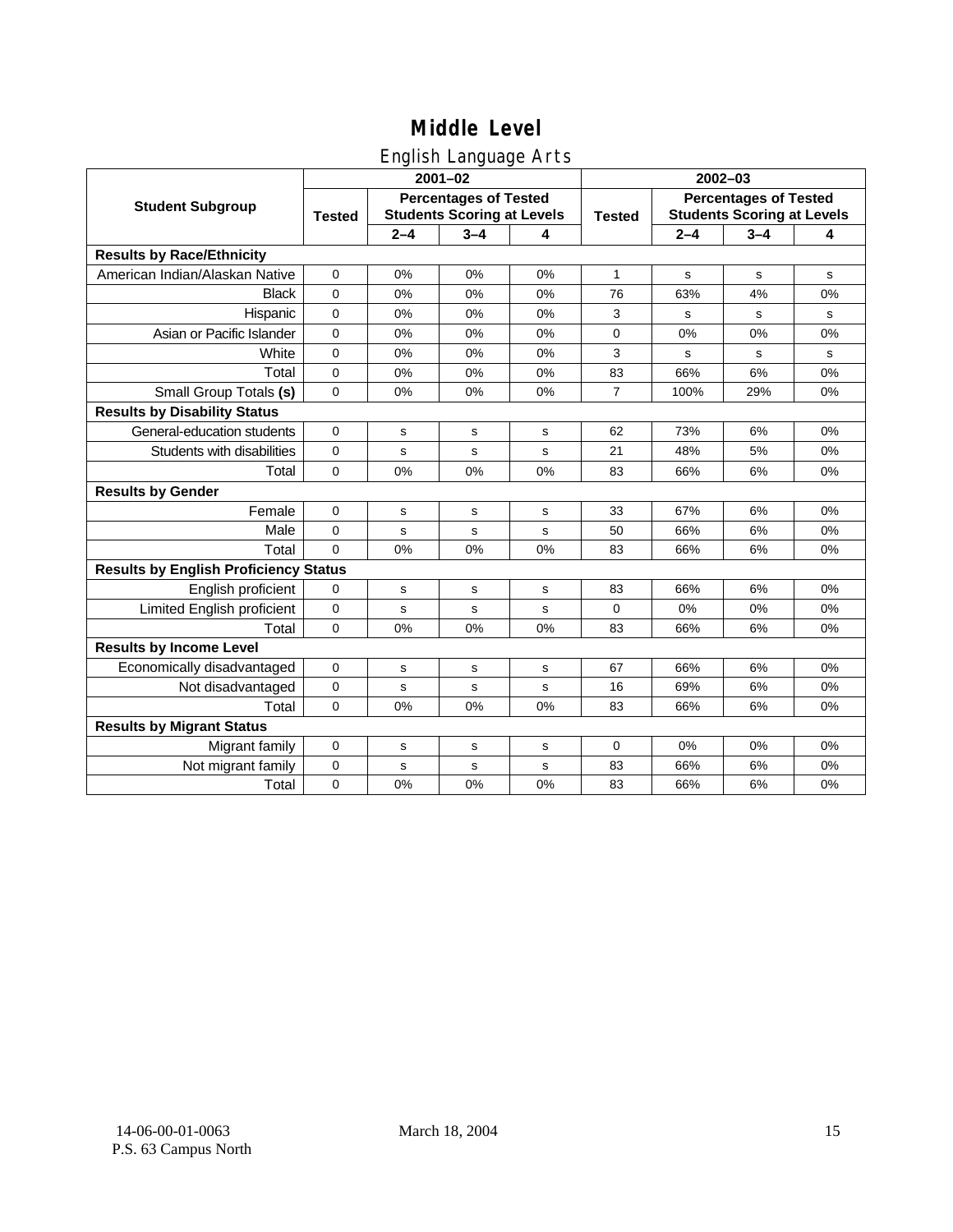## Mathematics

|                                              |                                                                                    |         | $2001 - 02$ |    | $2002 - 03$   |                                                                   |                                                                                                                                            |             |  |
|----------------------------------------------|------------------------------------------------------------------------------------|---------|-------------|----|---------------|-------------------------------------------------------------------|--------------------------------------------------------------------------------------------------------------------------------------------|-------------|--|
| <b>Student Subgroup</b>                      | <b>Percentages of Tested</b><br><b>Students Scoring at Levels</b><br><b>Tested</b> |         |             |    | <b>Tested</b> | <b>Percentages of Tested</b><br><b>Students Scoring at Levels</b> |                                                                                                                                            |             |  |
|                                              |                                                                                    | $2 - 4$ | $3 - 4$     | 4  |               | $2 - 4$                                                           | $3 - 4$<br>0%<br>12%<br>s<br>0%<br>s<br>13%<br>33%<br>16%<br>5%<br>13%<br>11%<br>15%<br>13%<br>13%<br>0%<br>13%<br>13%<br>14%<br>13%<br>0% | 4           |  |
| <b>Results by Race/Ethnicity</b>             |                                                                                    |         |             |    |               |                                                                   |                                                                                                                                            |             |  |
| American Indian/Alaskan Native               | $\Omega$                                                                           | 0%      | 0%          | 0% | $\Omega$      | 0%                                                                |                                                                                                                                            | 0%          |  |
| <b>Black</b>                                 | $\Omega$                                                                           | 0%      | 0%          | 0% | 76            | 70%                                                               |                                                                                                                                            | 0%          |  |
| Hispanic                                     | $\Omega$                                                                           | 0%      | 0%          | 0% | 3             | s                                                                 |                                                                                                                                            | s           |  |
| Asian or Pacific Islander                    | $\mathbf 0$                                                                        | 0%      | 0%          | 0% | 0             | 0%                                                                |                                                                                                                                            | 0%          |  |
| White                                        | $\mathbf 0$                                                                        | 0%      | 0%          | 0% | 3             | s                                                                 |                                                                                                                                            | $\mathbf s$ |  |
| Total                                        | $\mathbf 0$                                                                        | 0%      | 0%          | 0% | 82            | 70%                                                               |                                                                                                                                            | 0%          |  |
| Small Group Totals (s)                       | $\Omega$                                                                           | 0%      | 0%          | 0% | 6             | 67%                                                               |                                                                                                                                            | 0%          |  |
| <b>Results by Disability Status</b>          |                                                                                    |         |             |    |               |                                                                   |                                                                                                                                            |             |  |
| General-education students                   | $\Omega$                                                                           | s       | s           | s  | 63            | 81%                                                               |                                                                                                                                            | 0%          |  |
| Students with disabilities                   | $\mathbf 0$                                                                        | s       | s           | s  | 19            | 32%                                                               |                                                                                                                                            | 0%          |  |
| Total                                        | $\mathbf 0$                                                                        | 0%      | 0%          | 0% | 82            | 70%                                                               |                                                                                                                                            | 0%          |  |
| <b>Results by Gender</b>                     |                                                                                    |         |             |    |               |                                                                   |                                                                                                                                            |             |  |
| Female                                       | 0                                                                                  | s       | s           | s  | 35            | 66%                                                               |                                                                                                                                            | 0%          |  |
| Male                                         | $\mathbf 0$                                                                        | s       | s           | s  | 47            | 72%                                                               |                                                                                                                                            | 0%          |  |
| Total                                        | $\Omega$                                                                           | 0%      | 0%          | 0% | 82            | 70%                                                               |                                                                                                                                            | 0%          |  |
| <b>Results by English Proficiency Status</b> |                                                                                    |         |             |    |               |                                                                   |                                                                                                                                            |             |  |
| English proficient                           | $\mathbf 0$                                                                        | s       | s           | s  | 82            | 70%                                                               |                                                                                                                                            | 0%          |  |
| Limited English proficient                   | 0                                                                                  | s       | s           | S  | 0             | 0%                                                                |                                                                                                                                            | 0%          |  |
| Total                                        | $\Omega$                                                                           | 0%      | 0%          | 0% | 82            | 70%                                                               |                                                                                                                                            | 0%          |  |
| <b>Results by Income Level</b>               |                                                                                    |         |             |    |               |                                                                   |                                                                                                                                            |             |  |
| Economically disadvantaged                   | $\mathbf 0$                                                                        | s       | s           | s  | 68            | 71%                                                               |                                                                                                                                            | 0%          |  |
| Not disadvantaged                            | 0                                                                                  | s       | s           | s  | 14            | 64%                                                               |                                                                                                                                            | 0%          |  |
| Total                                        | $\Omega$                                                                           | 0%      | 0%          | 0% | 82            | 70%                                                               |                                                                                                                                            | 0%          |  |
| <b>Results by Migrant Status</b>             |                                                                                    |         |             |    |               |                                                                   |                                                                                                                                            |             |  |
| Migrant family                               | 0                                                                                  | s       | $\mathbf s$ | s  | 0             | 0%                                                                |                                                                                                                                            | 0%          |  |
| Not migrant family                           | $\mathbf 0$                                                                        | s       | s           | S  | 82            | 70%                                                               | 13%                                                                                                                                        | 0%          |  |
| Total                                        | $\mathbf 0$                                                                        | 0%      | 0%          | 0% | 82            | 70%                                                               | 13%                                                                                                                                        | 0%          |  |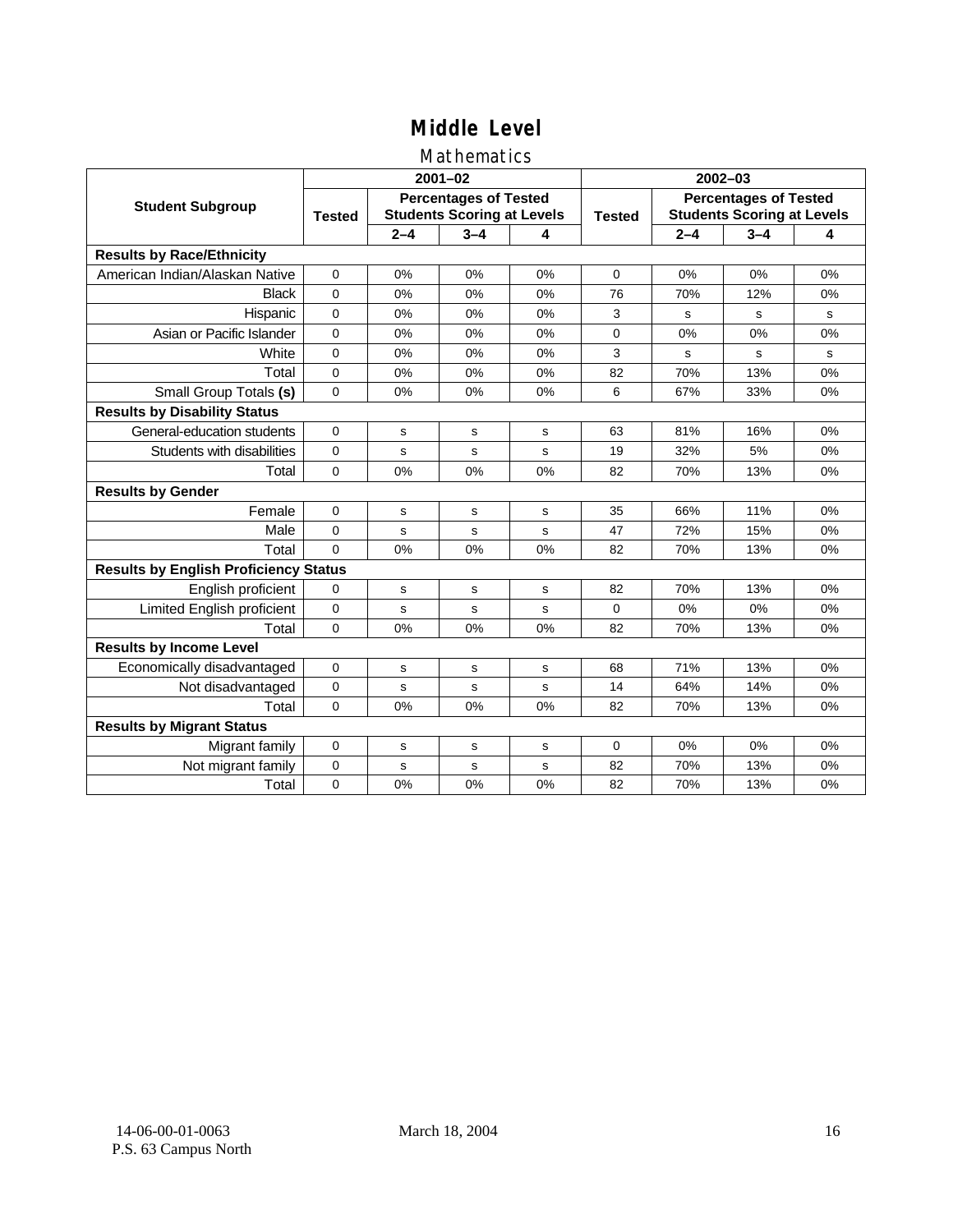#### Science

|                                              |                                                                                    |             | $2001 - 02$ |               | $2002 - 03$                                                       |             |         |    |  |
|----------------------------------------------|------------------------------------------------------------------------------------|-------------|-------------|---------------|-------------------------------------------------------------------|-------------|---------|----|--|
| <b>Student Subgroup</b>                      | <b>Percentages of Tested</b><br><b>Students Scoring at Levels</b><br><b>Tested</b> |             |             | <b>Tested</b> | <b>Percentages of Tested</b><br><b>Students Scoring at Levels</b> |             |         |    |  |
|                                              |                                                                                    | $2 - 4$     | $3 - 4$     | 4             |                                                                   | $2 - 4$     | $3 - 4$ | 4  |  |
| <b>Results by Race/Ethnicity</b>             |                                                                                    |             |             |               |                                                                   |             |         |    |  |
| American Indian/Alaskan Native               | $\mathbf 0$                                                                        | 0%          | 0%          | 0%            | $\Omega$                                                          | 0%          | 0%      | 0% |  |
| <b>Black</b>                                 | 0                                                                                  | 0%          | 0%          | 0%            | 69                                                                | 91%         | 32%     | 1% |  |
| Hispanic                                     | 0                                                                                  | 0%          | 0%          | 0%            | 3                                                                 | s           | s       | s  |  |
| Asian or Pacific Islander                    | $\Omega$                                                                           | 0%          | 0%          | $0\%$         | 0                                                                 | $0\%$       | 0%      | 0% |  |
| White                                        | $\mathbf 0$                                                                        | 0%          | 0%          | 0%            | 3                                                                 | $\mathbf s$ | s       | s  |  |
| Total                                        | $\Omega$                                                                           | 0%          | 0%          | 0%            | 75                                                                | 92%         | 35%     | 1% |  |
| Small Group Totals (s)                       | $\Omega$                                                                           | 0%          | 0%          | 0%            | 6                                                                 | 100%        | 67%     | 0% |  |
| <b>Results by Disability Status</b>          |                                                                                    |             |             |               |                                                                   |             |         |    |  |
| General-education students                   | $\mathbf 0$                                                                        | s           | s           | s             | 61                                                                | 95%         | 36%     | 2% |  |
| Students with disabilities                   | 0                                                                                  | s           | s           | s             | 14                                                                | 79%         | 29%     | 0% |  |
| Total                                        | $\mathbf 0$                                                                        | 0%          | 0%          | 0%            | 75                                                                | 92%         | 35%     | 1% |  |
| <b>Results by Gender</b>                     |                                                                                    |             |             |               |                                                                   |             |         |    |  |
| Female                                       | 0                                                                                  | s           | s           | s             | 31                                                                | 100%        | 26%     | 3% |  |
| Male                                         | $\mathbf 0$                                                                        | s           | s           | s             | 44                                                                | 86%         | 41%     | 0% |  |
| Total                                        | 0                                                                                  | 0%          | 0%          | 0%            | 75                                                                | 92%         | 35%     | 1% |  |
| <b>Results by English Proficiency Status</b> |                                                                                    |             |             |               |                                                                   |             |         |    |  |
| English proficient                           | 0                                                                                  | s           | s           | s             | 75                                                                | 92%         | 35%     | 1% |  |
| Limited English proficient                   | 0                                                                                  | s           | s           | s             | 0                                                                 | 0%          | 0%      | 0% |  |
| Total                                        | $\Omega$                                                                           | 0%          | 0%          | 0%            | 75                                                                | 92%         | 35%     | 1% |  |
| <b>Results by Income Level</b>               |                                                                                    |             |             |               |                                                                   |             |         |    |  |
| Economically disadvantaged                   | $\mathbf 0$                                                                        | s           | s           | s             | 61                                                                | 93%         | 36%     | 2% |  |
| Not disadvantaged                            | 0                                                                                  | s           | s           | $\mathbf s$   | 14                                                                | 86%         | 29%     | 0% |  |
| Total                                        | 0                                                                                  | 0%          | 0%          | 0%            | 75                                                                | 92%         | 35%     | 1% |  |
| <b>Results by Migrant Status</b>             |                                                                                    |             |             |               |                                                                   |             |         |    |  |
| Migrant family                               | 0                                                                                  | s           | s           | s             | 0                                                                 | 0%          | 0%      | 0% |  |
| Not migrant family                           | 0                                                                                  | $\mathbf s$ | $\mathbf s$ | ${\tt s}$     | 75                                                                | 92%         | 35%     | 1% |  |
| Total                                        | 0                                                                                  | 0%          | 0%          | 0%            | 75                                                                | 92%         | 35%     | 1% |  |